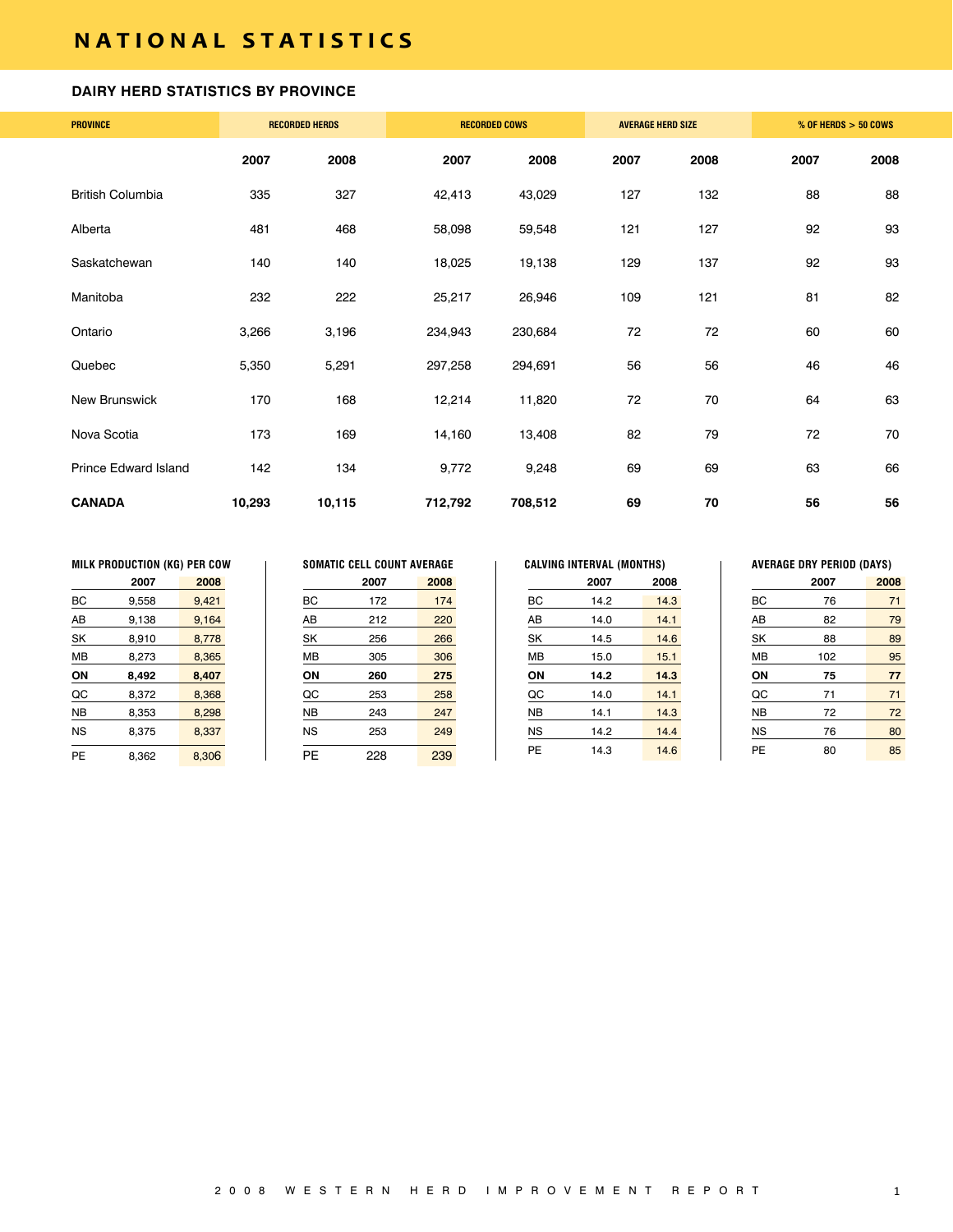# **r e g i o n a l s t a t i s t i c s**

### **PRODUCTION**

| <b>REGION</b>            | <b>HERDS</b>            | 305 M  | 305 F | 305 P | <b>COMP BCA</b> | <b>BCAM</b> | <b>BCAF</b> | <b>BCAP</b> | 2007  | 2006  |
|--------------------------|-------------------------|--------|-------|-------|-----------------|-------------|-------------|-------------|-------|-------|
| <b>BRITISH COLUMBIA</b>  | 338                     | 9,892  | 367   | 316   | 219.8           | 221         | 218         | 221         | 219.5 | 215.5 |
| AGASSIZ                  | 18                      | 9,926  | 371   | 314   | 216.1           | 216         | 217         | 215         | 217.1 | 212.6 |
| CENTRAL B.C.             | 10                      | 8,879  | 328   | 285   | 196.1           | 199         | 192         | 198         | 203.3 | 200.6 |
| <b>CHILLIWACK</b>        | 61                      | 10,168 | 377   | 322   | 224.6           | 226         | 223         | 224         | 223.8 | 219.3 |
| COURTENAY-COMOX          | 12                      | 9,366  | 359   | 302   | 214.4           | 212         | 217         | 214         | 204.9 | 199.8 |
| <b>COWICHAN</b>          | 29                      | 9,893  | 377   | 318   | 221.0           | 219         | 223         | 220         | 219.4 | 211.2 |
| DELTA-RICHMOND           | 15                      | 9,868  | 365   | 317   | 216.8           | 216         | 216         | 218         | 217.0 | 214.8 |
| DEWDNEY-DEROCHE          | 27                      | 9,679  | 365   | 314   | 221.7           | 223         | 218         | 224         | 223.6 | 220.9 |
| KAMLOOPS-OKANAGAN        | 63                      | 9,943  | 370   | 320   | 219.6           | 219         | 218         | 221         | 216.7 | 213.1 |
| <b>KOOTENAY</b>          | 6                       | 9,943  | 364   | 315   | 215.7           | 217         | 214         | 216         | 217.8 | 214.1 |
| <b>MATSQUI</b>           | 24                      | 9,769  | 351   | 310   | 212.9           | 216         | 208         | 215         | 217.7 | 220.3 |
| PITT MEADOWS-MAPLE RIDGE | 8                       | 9,881  | 374   | 321   | 230.7           | 238         | 221         | 233         | 220.9 | 218.9 |
| <b>SUMAS</b>             | 36                      | 9,981  | 364   | 318   | 219.6           | 221         | 216         | 221         | 218.0 | 213.3 |
| SURREY-LANGLEY           | 29                      | 9,938  | 364   | 318   | 224.8           | 229         | 218         | 227         | 228.7 | 223.8 |
| <b>ALBERTA</b>           | 488                     | 9,574  | 346   | 304   | 208.9           | 212         | 205         | 211         | 209.2 | 203.9 |
| <b>CALGARY</b>           | 62                      | 9,483  | 342   | 304   | 207.1           | 210         | 202         | 210         | 209.1 | 205.4 |
| <b>EDMONTON</b>          | 119                     | 9,221  | 333   | 292   | 200.4           | 203         | 196         | 202         | 199.8 | 195.1 |
| LETHBRIDGE / BROOKS      | 118                     | 9,922  | 359   | 314   | 216.7           | 219         | 213         | 218         | 216.8 | 210.1 |
| PEACE RIVER              | $\overline{\mathbf{4}}$ | 8,673  | 310   | 276   | 188.5           | 191         | 184         | 191         | 199.5 | 190.7 |
| <b>RED DEER</b>          | 170                     | 9,725  | 350   | 308   | 211.4           | 214         | 207         | 213         | 212.5 | 206.8 |
| <b>VERMILION</b>         | 15                      | 8,533  | 319   | 275   | 199.0           | 203         | 193         | 201         | 194.5 | 190.3 |
| <b>SASKATCHEWAN</b>      | 145                     | 9,480  | 341   | 304   | 205.7           | 208         | 200         | 209         | 204.9 | 201.4 |
| <b>CANORA</b>            | 8                       | 8,688  | 306   | 282   | 182.7           | 184         | 175         | 189         | 175.4 | 174.8 |
| PRINCE ALBERT/MELFORT    | 10                      | 9,235  | 319   | 299   | 199.6           | 203         | 189         | 207         | 197.6 | 192.7 |
| <b>REGINA</b>            | 17                      | 10,310 | 353   | 329   | 217.4           | 223         | 205         | 224         | 214.6 | 209.7 |
| <b>SASKATOON</b>         | 17                      | 9,289  | 342   | 301   | 205.4           | 207         | 200         | 209         | 205.3 | 198.4 |
| SASKATOON EAST           | 39                      | 9,351  | 339   | 298   | 203.1           | 206         | 199         | 205         | 207.7 | 206.5 |
| <b>SASKATOON WEST</b>    | 15                      | 9,445  | 340   | 301   | 208.8           | 211         | 205         | 211         | 206.2 | 206.1 |
| <b>SWIFT CURRENT</b>     | 21                      | 9,701  | 355   | 312   | 212.3           | 213         | 210         | 215         | 208.7 | 199.5 |
| <b>WEYBURN</b>           | 18                      | 9,414  | 348   | 303   | 203.6           | 203         | 202         | 206         | 202.0 | 196.7 |
| <b>MANITOBA</b>          | 234                     | 9,094  | 336   | 292   | 198.9           | 200         | 196         | 201         | 198.1 | 192.9 |
| <b>CENTRAL</b>           | 64                      | 9,398  | 343   | 301   | 204.4           | 206         | 200         | 207         | 201.6 | 199.0 |
| <b>EASTERN</b>           | 105                     | 8,890  | 328   | 285   | 194.1           | 195         | 192         | 195         | 195.3 | 187.9 |
| <b>INTERLAKE</b>         | 41                      | 9,389  | 352   | 301   | 203.5           | 204         | 203         | 204         | 201.4 | 195.3 |
| <b>NORTH WEST</b>        | 5                       | 8,699  | 313   | 282   | 192.1           | 195         | 184         | 197         | 182.3 | 181.4 |
| <b>SOUTH WEST</b>        | 19                      | 8,669  | 326   | 283   | 199.2           | 201         | 194         | 202         | 198.6 | 199.2 |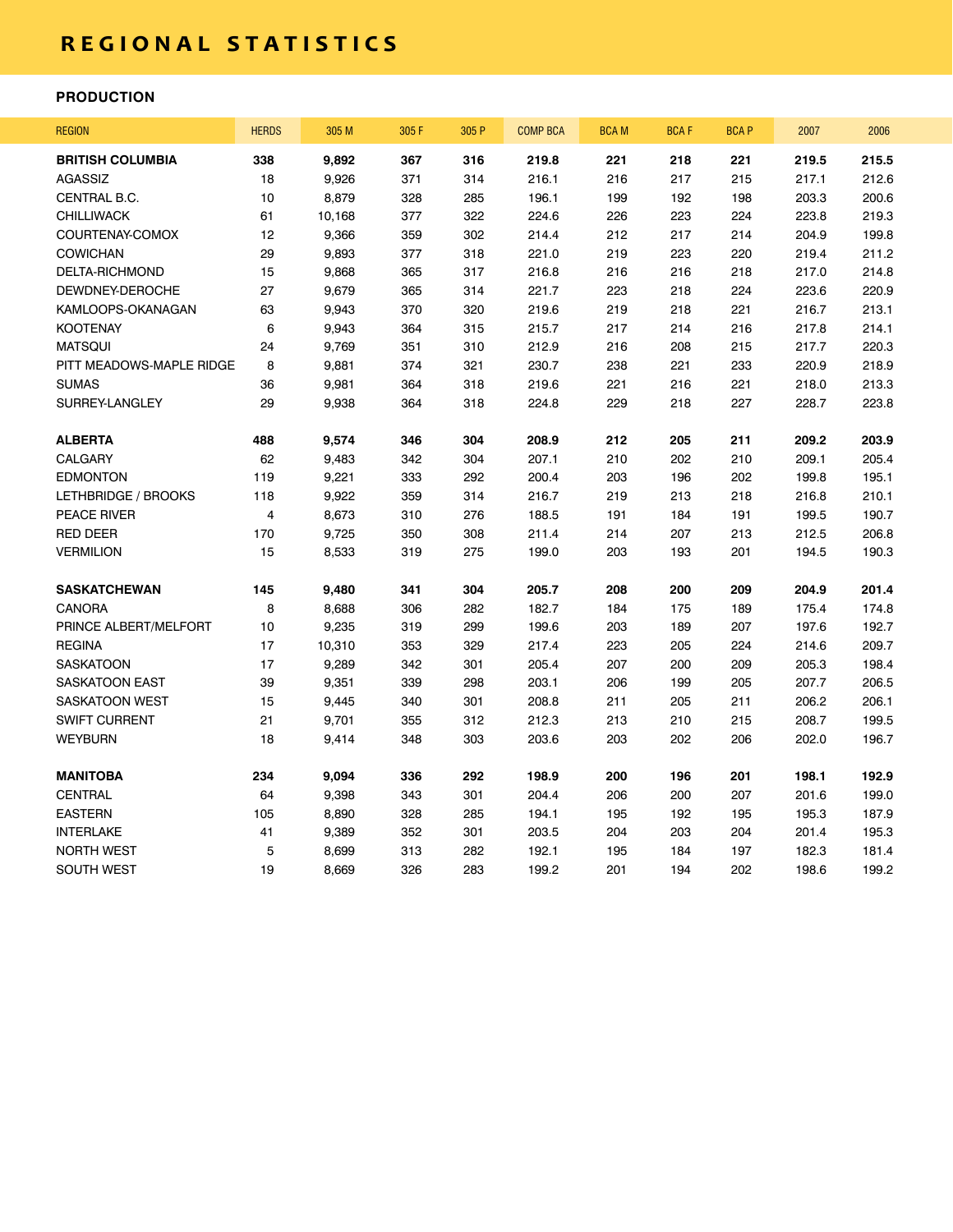# **r e g i o n a l s t a t i s t i c s**

## **ENROLLMENT**

|                            | <b>BRITISH COLUMBIA</b> | <b>ALBERTA</b> | <b>SASKATCHEWAN</b> | <b>MANITOBA</b> | 2008    | <b>ALL WESTERN PROVINCES</b><br>2007 | 2006    | 2005    |
|----------------------------|-------------------------|----------------|---------------------|-----------------|---------|--------------------------------------|---------|---------|
| <b>DHI Herds</b>           | 338                     | 488            | 145                 | 234             | 1,205   | 1,252                                | 1,300   | 1,352   |
| <b>Percent Publishable</b> | 84%                     | 57%            | 68%                 | 73%             | 69%     | 69%                                  | 68%     | 66%     |
| Percent Management         | 16%                     | 43%            | 32%                 | 27%             | 31%     | 31%                                  | 32%     | 34%     |
| <b>DHI Cows</b>            | 43,912                  | 60,481         | 19,373              | 27,419          | 151,185 | 145,252                              | 146,834 | 149,742 |
| <b>Percent Publishable</b> | 84%                     | 63%            | 71%                 | 74%             | 72%     | 72%                                  | 71%     | 69%     |
| Percent Management         | 16%                     | 37%            | 29%                 | 26%             | 28%     | 28%                                  | 29%     | 31%     |
| Average Herd Size          | 130                     | 124            | 134                 | 117             | 125     | 116                                  | 113     | 111     |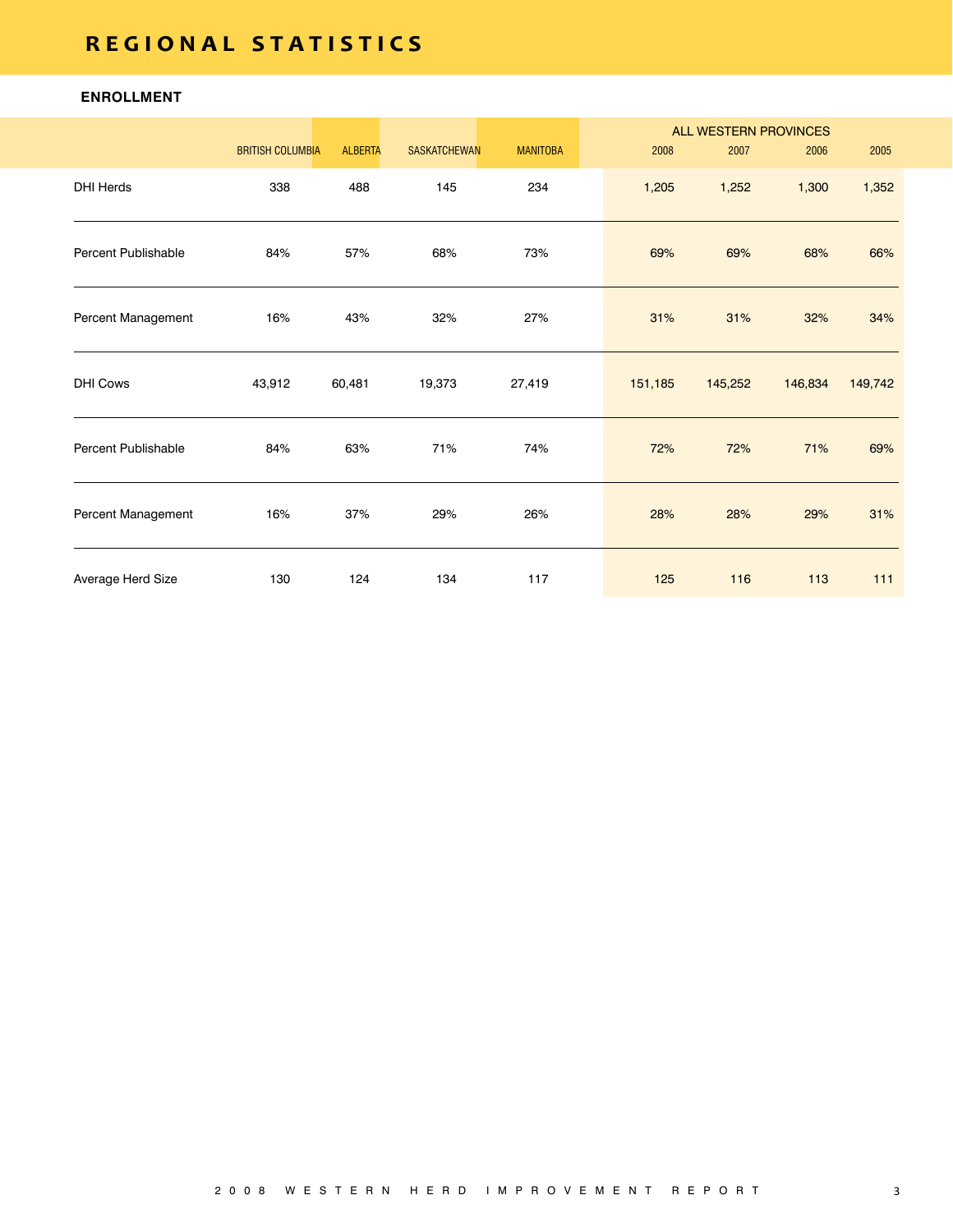# **r e g i o n a l s t a t i s t i c s**

### **PRODUCTION TRENDS**

|      | Milk (KG) | <b>BRITISH COLUMBIA</b><br>FAT (KG) | PROTEIN (KG) | MILK (KG) | <b>ALBERTA</b><br>FAT (KG) | PROTEIN (KG) | MILK (KG) | <b>SASKATCHEWAN</b><br>FAT (KG) | <b>PROTEIN (KG)</b> | MILK (KG) | <b>MANITOBA</b><br>FAT (KG) | PROTEIN (KG) |
|------|-----------|-------------------------------------|--------------|-----------|----------------------------|--------------|-----------|---------------------------------|---------------------|-----------|-----------------------------|--------------|
| 2008 | 9,892     | 367                                 | 316          | 9.574     | 346                        | 304          | 9,480     | 341                             | 304                 | 9.094     | 336                         | 292          |
| 2007 | 9.961     | 364                                 | 317          | 9.607     | 346                        | 304          | 9,432     | 340                             | 303                 | 9,113     | 333                         | 292          |
| 2006 | 9,823     | 356                                 | 310          | 9.406     | 337                        | 296          | 9.294     | 337                             | 297                 | 8.839     | 318                         | 284          |
| 2005 | 9,928     | 354                                 | 312          | 9.347     | 334                        | 295          | 9,297     | 336                             | 298                 | 8.984     | 326                         | 288          |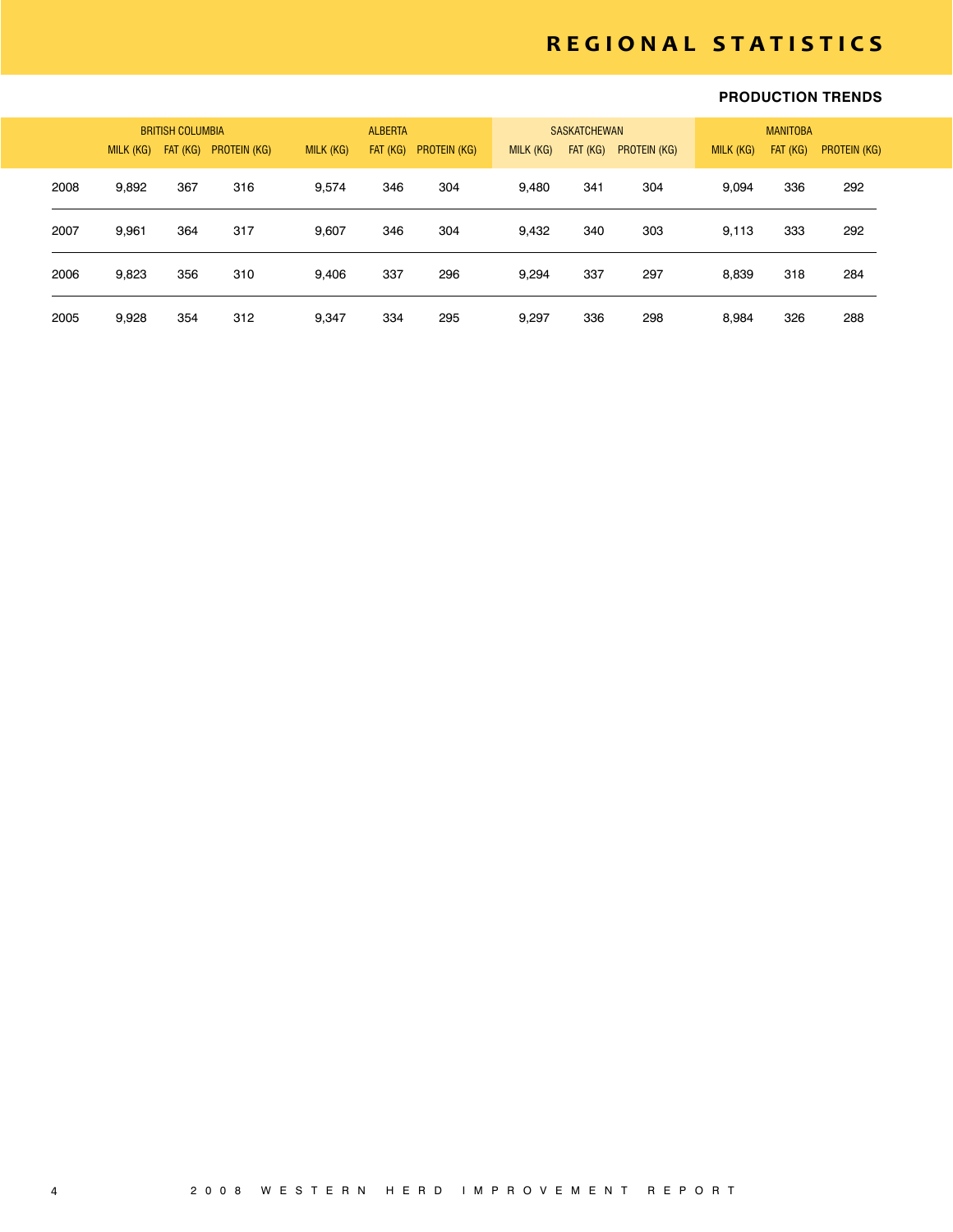| i<br>ا<br>م<br>I<br>$\frac{1}{2}$<br>I |
|----------------------------------------|
| J<br>$\sum_{i=1}^{n}$<br>I<br>I        |
| ٦<br>i<br>ı<br>ı<br>ı<br>ı<br>ţ        |

All Western Canada DHI Herds Based on 2008 Herd Averages **All Western Canada DHI Herds Based on 2008 Herd Averages**

|                                          | <b>British Columbia</b> |                |              |                |                | <b>Alberta</b> |               |                         |             | <b>Saskatchewan</b> |                      |                |                         | Manitoba                      |                 |
|------------------------------------------|-------------------------|----------------|--------------|----------------|----------------|----------------|---------------|-------------------------|-------------|---------------------|----------------------|----------------|-------------------------|-------------------------------|-----------------|
|                                          |                         |                |              |                |                |                |               |                         |             |                     |                      |                |                         |                               |                 |
| PERCENTILE<br>25th                       | <b>Soth</b>             | 75th           | 90th         | 25th           | <b>50th</b>    | 75th           | 90th          | <b>25th</b>             | anth        | 75th                | adth                 | 25th           | anth                    | 75th                          | 90th            |
| Number of Cows<br>$\overline{c}$         | 102                     | 152            | 235          | $\overline{2}$ | $\overline{5}$ | 147            | 208           | $\Im$                   | 110         | 951                 | 242                  | 88             | 85                      | 621                           | 220             |
| Standard Milk (kgs)<br>31.2              | 33.7                    | 35.5           | 36.9         | 30.9           | 33.2           | 35.2           | 37.2          | 30.3                    | 325         | 34.6                | 175                  | 28.6           | 31.6                    | 34.3                          | 36.8            |
| Annual Milk Value (\$)<br>5,607          | 6,102                   | 6,532          | <b>6.877</b> | 5,305          | 5,952          | 6'399          | 6,738         | 5,015                   | 5,664       | 6,137               | 6,552                | 4,800          | 5,419                   | 6,104                         | 6,543           |
| Udder Health (Linear Score)<br>23        | $\overline{0}$          | $\overline{L}$ | 1.4          | 2.9            | 5.6            | 2.3            | $\frac{1}{2}$ | $\tilde{ }$ $\tilde{ }$ | Ņ<br>.<br>∞ | 2.5                 | $\sim$<br>دە         | مع<br>ה َ      | $\tilde{ }$ $\tilde{ }$ | Ņ<br>$\overline{\phantom{0}}$ | 2.4             |
| Age at 1st Calving (y-ddd)<br>2-108      | 2-073                   | 2-047          | 2-022        | 2-124          | 2-074          | 2-041          | 2-016         | 2-155                   | 2-103       | 2-057               | 2-025                | 2-197          | 2-124                   | 2-071                         | 2-043           |
| Calving Interval (months)<br>14.8        | 14.1                    | 13.6           | 13.2         | 14.6           | 13.8           | 13.3           | 13.0          | 15.0                    | 14.3        | 13.7                | $\vec{\omega}$<br>jν | 15.7           | 14.6                    | 14.0                          | $\vec{5}$<br>دە |
| $%$ of Herd in $3+$ Lactation<br>30.5    | 36.0                    | 40.4           | 45.1         | 31.8           | 36.3           | 41.8           | 46.7          | 21.7                    | 37.0        | 43.1                | 503                  | 32.7           | 185                     | 44.3                          | 48.9            |
| Efficiency (% of herd in milk)<br>83.9   | 86.2                    | //8            | 89.3         | 0.08           | 84.3           | 86.8           | 88.8          | 77.0                    | 918         | 85.4                | 6'18                 | 77.8           | 678                     | 86.4                          | 88.4            |
| Turnover (% of herd removed)<br>40.9     | 34.0                    | 27.6           | 22.4         | 42.1           | 34.7           | 27.9           | 21.5          | 40.6                    | 32.7        | 25.4                | 20.1                 | 40.3           | 32.3                    | 24.8                          | 19.3            |
| Days Dry<br>71                           | 88                      | $\overline{a}$ | 99           | $\overline{8}$ | 2              | 64             | 57            | 102                     | ဥ္လ         | $\geq$              | $\overline{a}$       | $\overline{5}$ | ဥ္လ                     | $\geq$                        | $\overline{6}$  |
| Days to 1st Breeding<br>$\overline{101}$ | $^{94}$                 | 84             | $\approx$    | 86             | 88             | $\approx$      | $\geq$        | $\overline{5}$          | 94          | $\frac{8}{2}$       | 2                    | 101            | 82                      | 2                             | ස               |

from lowest to highest, the75th percentile would be the value of the herd that is<br>better than 75% of all the other herds. The 99th percentile value is that which is<br>better than 99% of all the other herds. from lowest to highest, the75th percentile would be the value of the herd that is better than 99% of all the other herds. better than 75% of all the other herds. The 99th percentile value is that which is

**XVM** 

75th Percentile

50th Percentile

25th Percentile

TOP HERD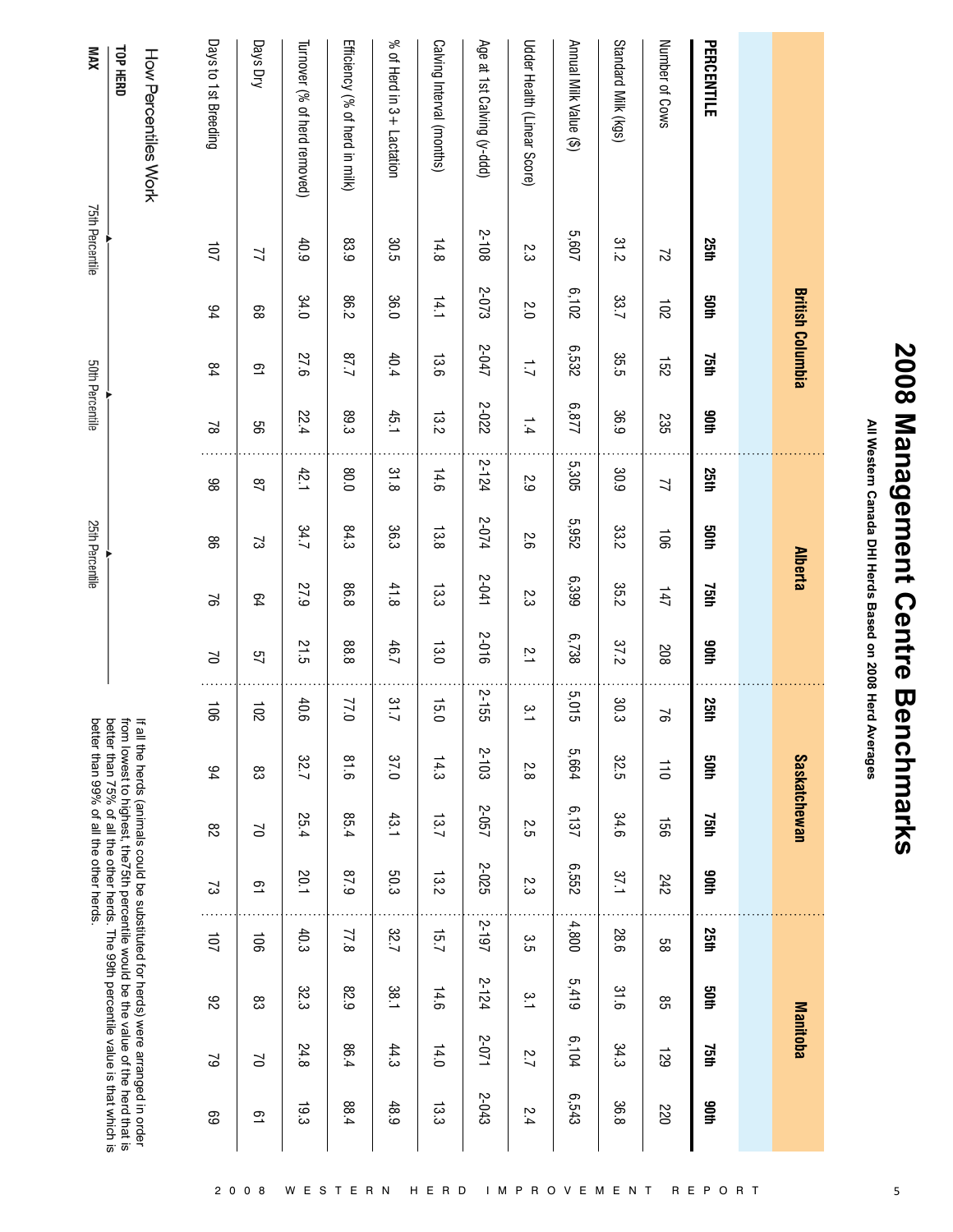Fred and Evelyn Vermeer are planning to build a new barn to expand their herd from 155 to 220 cows and equip it with four robotic milkers.

The new barn will feature cow comfort because Fred saw milk production rise about five kilograms per cow per day, sometimes topping 40 kilograms last year, when he gave them more space.

"I took the jackhammer to the concrete of the stalls and the floors", he says, replacing it with Y2K stalls which are eight feet long and 48 inches

wide, and the herd is down from 175 to 155 cows with higher total production.

"It's all the little details," Fred says of his second-place standing in British Columbia for Herd Management Score. For example, he chooses his corn planting and grass-silage harvesting dates based on his meticulous farm records. Alfalfa hay is imported and he feeds a whey byproduct which helps increase the moisture content of the TMR-blended ration.



He watches cows closely at calving so he can time a feeding of milking-cow ration. "They won't eat for a while before calving, but they'll eat heavily – sometimes half a barrel – just after they calve. If you wait half an hour, you'll miss it. That gets them off to a great lactation," Fred says.

Fred also makes good use of his computer to manage the herd, including electronically gathered pedometer information from each cow. "I don't do heat detection any more. It's very effective." When a cow fails to register a peak movement period, he uses Ovsynch.

Son Jeremy has been a full-time worker on the farm since he graduated two years ago and will probably become a partner. Daughter Tanya, who is in college, handles the 8-to-midnight milking and a brother, Rick, has been a longtime employee.

Residing on the family homestead, it is nice for mom, Lena, to see the farm's development as it has evolved over the years.

## **BRITISH COLUMBIA HERD MANAGEMENT SCORE**

|                | <b>RANK &amp; FARM NAME</b>                      | <b>HERD OWNER</b>         | <b>CITY</b>         | <b>TOTAL SCORE</b> | <b>HERD SIZE</b> | <b>BREED</b>   | <b>REGION</b>            |
|----------------|--------------------------------------------------|---------------------------|---------------------|--------------------|------------------|----------------|--------------------------|
| 1              | EP Farms Ltd                                     | <b>Edge Partington</b>    | Creston             | 924                | 81               | H <sub>0</sub> | Kootenay                 |
| $\overline{2}$ | Marlena Farms Ltd                                | <b>Martin Vermeer</b>     | Dewdney             | 911                | 183              | H <sub>0</sub> | Dewdney/Deroche          |
| 3              | Martin & Mary Zwartbol                           |                           | Chilliwack          | 907                | 75               | H <sub>0</sub> | Chilliwack               |
| 4              | <b>UBC Dairy Education &amp; Research Center</b> | Nelson Dinn               | Agassiz             | 906                | 284              | H <sub>0</sub> | Agassiz                  |
| 5              | Country Charm Farms Ltd                          | <b>Huizing Brothers</b>   | Matsqui             | 899                | 221              | H <sub>0</sub> | Matsqui                  |
| 6              | Milky Way Dairy                                  | Frank & Debbie Les        | Chilliwack          | 897                | 71               | H <sub>0</sub> | Chilliwack               |
| 7              | Sunny Way Farm Ltd                               |                           | Armstrong           | 895                | 101              | H <sub>0</sub> | Kamloops/Okanagan        |
| 8              | <b>Hylion Holsteins Ltd</b>                      | John & Susan Hylkema      | Chilliwack          | 894                | 156              | H <sub>0</sub> | Chilliwack               |
| 9              | Van Jaarsveld Holdings Ltd                       | Ron & Susan Van Jaarsveld | Duncan              | 889                | 86               | H <sub>0</sub> | Cowichan                 |
| 10             | Alpina Dairy Farm Ltd                            | R & T Russenberger        | Abbotsford          | 880                | 131              | H <sub>0</sub> | <b>Sumas</b>             |
| 11             | <b>Wisselview Farms</b>                          | Wayne & Judy Wisselink    | <b>Pitt Meadows</b> | 873                | 68               | H <sub>0</sub> | Pitt Meadows/Maple Ridge |
| 12             | Valedoorn Farms Inc                              | Tom & John Hoogendorn     | Agassiz             | 867                | 219              | H <sub>0</sub> | Agassiz                  |
| 13             | <b>Viewfield Farms Ltd</b>                       | <b>Viewfield Farms</b>    | Courtenay           | 856                | 142              | H <sub>0</sub> | Courtenay/Comox          |
| 14             | <b>Meadow Gold Farms</b>                         | Ernest & Sig Birkholz     | Chilliwack          | 854                | 198              | H <sub>0</sub> | Chilliwack               |
| 15             | <b>Coanwood Farms Ltd</b>                        | Larry Wigham              | Chilliwack          | 849                | 92               | H <sub>0</sub> | Chilliwack               |
| 16             | Jason & Jennifer Pretty                          |                           | Grindrod            | 841                | 54               | H <sub>0</sub> | Kamloops/Okanagan        |
| 17             | Ser-Van-Te-Farm                                  | Oneco Welding Ltd         | Courtenay           | 840                | 45               | H <sub>0</sub> | Courtenay/Comox          |
| 18             | <b>Martiann Holsteins Ltd</b>                    | Martin Hamming            | Delta               | 836                | 218              | H <sub>0</sub> | Delta/Richmond           |
| 19             | Van Gard Farms Ltd                               | Jim Van Garderen          | Chilliwack          | 835                | 69               | H <sub>0</sub> | Chilliwack               |
| 20             | <b>Brooknook Farms</b>                           | John Ricka & Sons         | Chilliwack          | 822                | 105              | H <sub>0</sub> | Chilliwack               |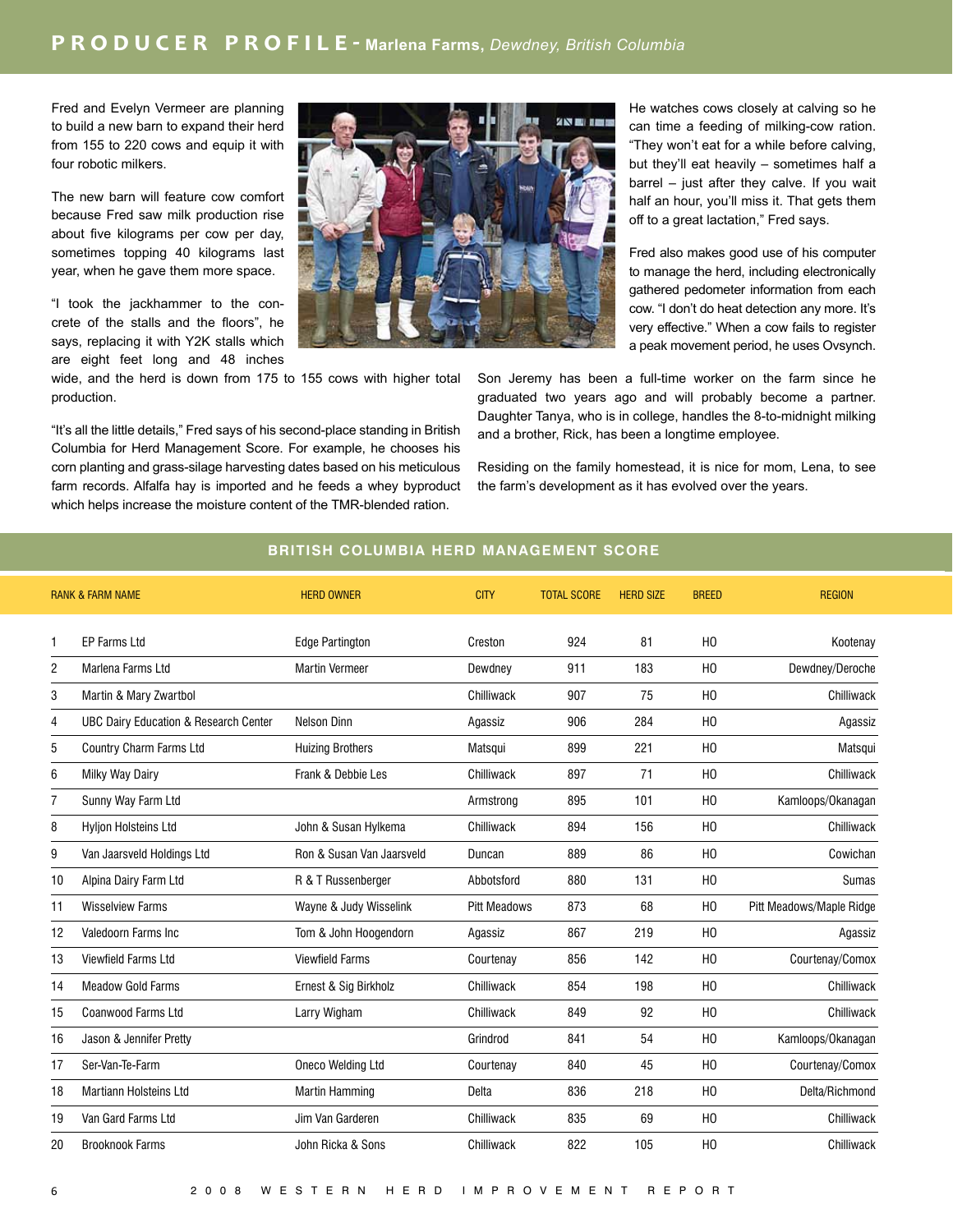Art and Eileen Roth decided to step back from the rigors of the dairy. Now they are mentoring the next generation - son Michael and daughter-in-law Marlissa, bringing them back into the business. "We are still active team members," says Eileen.

They formed a corporation when Michael returned to the farm in early-2006 from offfarm work in finance. Their herd is ranked second-highest in Alberta for the Herd Management Score. "It's paying attention to a lot of little details," says Eileen.

For example, feed is pushed up twice a day and the mangers are thoroughly cleaned daily. They're feeding home-grown haylage, barley silage, grain and hay, in the TMR mix and top dressing grain with a computerized feeder in the barn at night.

The 60 milking cows are outside most days for exercise, and spend nights in the tie-stall barn built in 1990. A mating service is used for all cattle on farm.



"We bought the herd from my parents in 1980," says Eileen. "Milk production has increased from about 4,800 kilograms per cow then to more than 12,000 now."

Michael has his laptop in the barn and uses Dairy Comp Scout to keep on top of daily herd management issues. The Canadian Quality Milk program calls for a herd records for medications and with DHI "it's nice to have the records and history there for each animal," Michael says.

Health and nutrition are top priorities at

Wetoka Farms Ltd. The herd has been DHI tested for Johne's and has, as expected, come up clean.

Two other health measures are probiotics in the ration and calcium in the fields to improve the soil so better-quality feed can be grown.

Michael gives a lot of credit to veterinarian Dr. Ross Foulston, nutritionist Jamie McAllister, hoof trimmer Phillip Spence, DHI technician James Mcilroy, and employee Angela Dechaine.

#### **ALBERTA HERD MANAGEMENT SCORE**

|    | <b>RANK &amp; FARM NAME</b> | <b>HERD OWNER</b>              | <b>CITY</b>          | <b>TOTAL SCORE</b> | <b>HERD SIZE</b> | <b>BREED</b>   | <b>REGION</b>     |
|----|-----------------------------|--------------------------------|----------------------|--------------------|------------------|----------------|-------------------|
| 1  | <b>Kooy Dairy</b>           | Delbert Kooy                   | Lethbridge           | 940                | 87               | H <sub>0</sub> | Lethbridge/Brooks |
| 2  | Wetoka Farms Ltd            | Art & Eileen Roth              | Millet               | 937                | 67               | H <sub>0</sub> | <b>Red Deer</b>   |
| 3  | Ike Gross-Dairy             | <b>Big Bend Colony</b>         | Cardston             | 916                | 99               | H <sub>0</sub> | Lethbridge/Brooks |
| 4  | <b>Brando Holsteins</b>     | Wim & Sylvia Schakel           | Lacombe              | 905                | 210              | H <sub>0</sub> | <b>Red Deer</b>   |
| 5  | Roseglen Colony             | <b>Rueben Entz</b>             | Hilda                | 898                | 95               | H <sub>0</sub> | Lethbridge/Brooks |
| 6  | Deerfield Colony            | Andy Waldner                   | Magrath              | 897                | 109              | H <sub>0</sub> | Lethbridge/Brooks |
| 7  | Ten Brummelhuis Dairy       | Alfons & Wilma Ten Brummelhuis | Olds                 | 893                | 107              | H <sub>0</sub> | Calgary           |
| 8  | Prairiehome Colony          | Jonathan Waldner               | Wrenthem             | 892                | 128              | H <sub>0</sub> | Lethbridge/Brooks |
| 9  | Nielsen Farms Ltd           |                                | Lacombe              | 886                | 207              | H <sub>0</sub> | <b>Red Deer</b>   |
| 10 | <b>New Rockport Colony</b>  | <b>Steven Wipf</b>             | New Dayton           | 885                | 108              | H <sub>0</sub> | Lethbridge/Brooks |
| 11 | <b>Twin Creek Colony</b>    | George Decker                  | Standard             | 883                | 89               | H <sub>0</sub> | Lethbridge/Brooks |
| 12 | <b>Earnewald Holsteins</b>  | Bram & Ineke De Jong           | Lacombe              | 882                | 158              | H <sub>0</sub> | <b>Red Deer</b>   |
| 13 | Houweling Farms Ltd         | Pete Houweling                 | Coaldale             | 880                | 208              | H <sub>0</sub> | Lethbridge/Brooks |
| 14 | Arie & Dineke Philipsen     |                                | Lacombe              | 877                | 306              | H <sub>0</sub> | <b>Red Deer</b>   |
| 15 | Scova Farms Ltd             | Scott Ingwersen                | Ponoka               | 877                | 189              | H <sub>0</sub> | <b>Red Deer</b>   |
| 16 | Poly-C Farms                | Cor & Cathy Haagsma            | Ponoka               | 875                | 174              | H <sub>0</sub> | <b>Red Deer</b>   |
| 17 | Harmen Leusink              |                                | <b>Picture Butte</b> | 875                | 108              | H <sub>0</sub> | Lethbridge/Brooks |
| 18 | Dave Salomons               |                                | Lacombe              | 875                | 64               | H <sub>0</sub> | <b>Red Deer</b>   |
| 19 | El-Shaddai Dairies Inc      | Harvey & Geoff Volkman         | New Sarepta          | 871                | 94               | H <sub>0</sub> | Edmonton          |
| 20 | <b>Richards Farms Ltd</b>   | <b>William Richards</b>        | <b>Red Deer</b>      | 870                | 147              | H <sub>0</sub> | <b>Red Deer</b>   |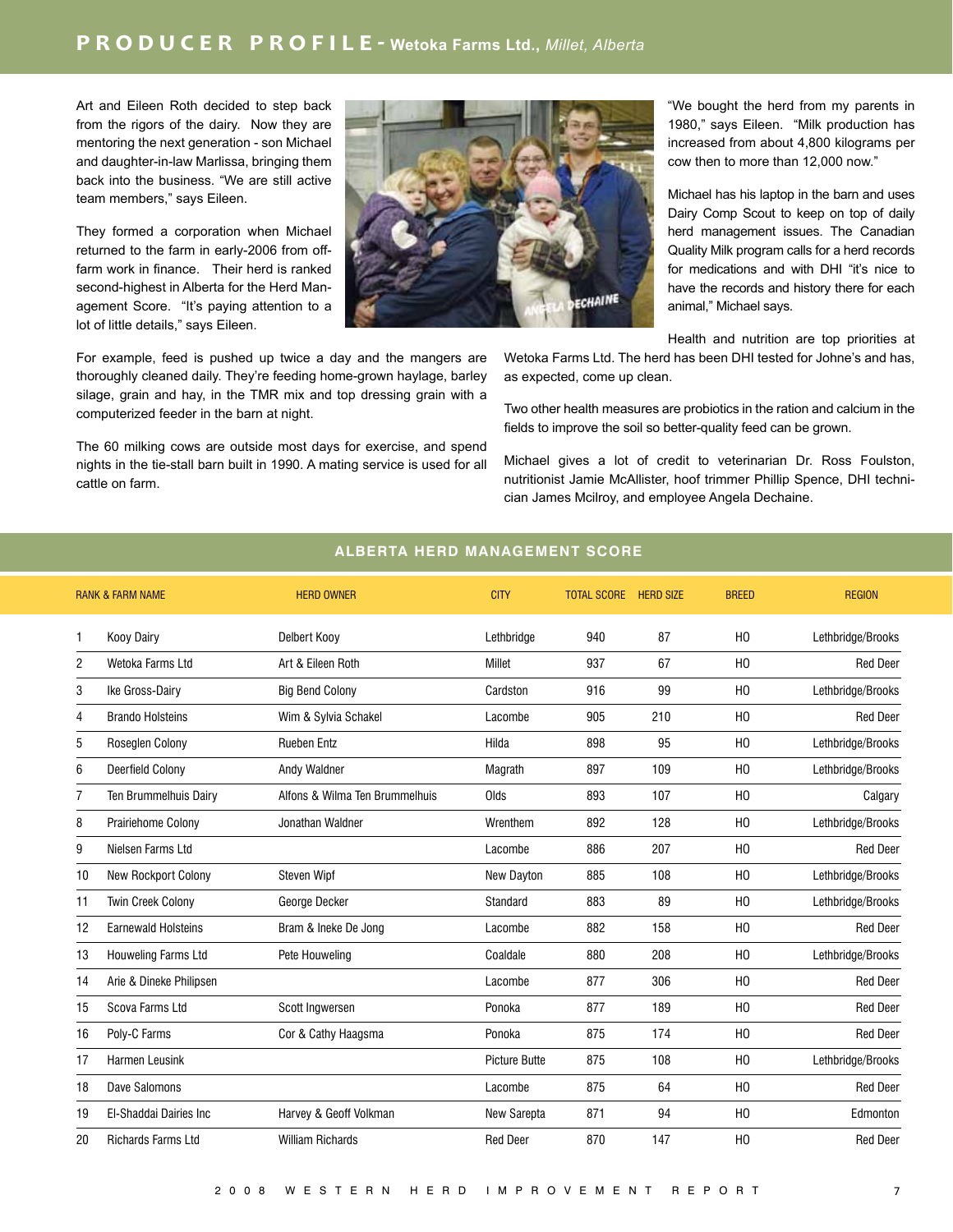

Even though Michael Wesselingh "hardly ever looks at" his Herd Management Score, he ended the year in third place for Saskatchewan.

"And I never look at calving interval" which is a component of the management score.

What he does watch closely is milk production and costs. So, if a heifer is still milking 30 kilograms a day at 400 days, he'll keep her in production. And when he does dry off cows, he gives them "an extended dry period to allow them time to rebuild."

"I'm in the business to produce milk at the lowest cost possible," he says.

His free-stall barn is about 15 kilometres from Saskatoon. He renovated the milking parlour recently to provide more space for the purebred Holsteins that continue to get bigger.

He provides deep bedding with chopped canola straw, feeds alfalfa and barley silage stored in plastic bags, wet distillers grain "and as little grain as possible." He's currently getting 4.5 kilograms of milk per kilogram of grain.

He has neither a veterinarian nor a nutritionist. "I haven't seen the vet in five years." I like to breed cows that bring no problems.

He keeps a close personal watch on the cows. "They'll tell you if you're doing right or wrong," he says of his approach to nutrition. He tests the nutrient balances in his feeds.

His wife, Mieke, is a full partner in the business, handling any of the chores and running the tractor. "She does everything," said Michael.

Their three children are also fully involved, son Dennis 18, and daughters Cynthia, 16, and Leslie, 12, who is "crazy about cows. She's in 4-H and loves training calves and showing them."

#### **SASKATCHEWAN HERD MANAGEMENT SCORE**

|    | <b>RANK &amp; FARM NAME</b>    | <b>HERD OWNER</b>                  | <b>CITY</b>          | <b>TOTAL SCORE</b> | <b>HERD SIZE</b> | <b>BREED</b>   | <b>REGION</b>        |
|----|--------------------------------|------------------------------------|----------------------|--------------------|------------------|----------------|----------------------|
| 1  | Prairie Diamond Farm           | <b>Harley Strudwick</b>            | Balgonie             | 910                | 77               | H <sub>0</sub> | Regina               |
| 2  | <b>Haven Colony</b>            | Jake Entz                          | <b>Fox Valley</b>    | 895                | 81               | H <sub>0</sub> | <b>Swift Current</b> |
| 3  | <b>Rynview Holsteins</b>       | Michael Wesselingh                 | Saskatoon            | 872                | 59               | H <sub>0</sub> | Saskatoon East       |
| 4  | <b>Pennant Colony</b>          | Dan Wipf                           | Pennant              | 860                | 100              | H <sub>0</sub> | <b>Swift Current</b> |
| 5  | Dept. Animal & Poultry Science |                                    | Saskatoon            | 854                | 71               | H <sub>0</sub> | Saskatoon East       |
| 6  | <b>Charles Herauf</b>          |                                    | Kronau               | 819                | 51               | H <sub>0</sub> | Regina               |
| 7  | <b>Glenridge Holsteins</b>     | <b>Bruce Loveridge</b>             | Grenfell             | 809                | 68               | H <sub>0</sub> | Weyburn              |
| 8  | Rosetown Colony                | Phillip Hofer                      | Rosetown             | 806                | 120              | H <sub>0</sub> | Saskatoon West       |
| 9  | <b>Baumann Holsteins</b>       | Emanuel & Simon Baumann            | Kipling              | 802                | 87               | H <sub>0</sub> | Weyburn              |
| 10 | Robella Holsteins              | Reg & Juliann Lindenbach           | Balgonie             | 798                | 89               | H <sub>0</sub> | Regina               |
| 11 | <b>Elkrest Farms</b>           | <b>Brad Jason Trevor Kornelius</b> | <b>Osler</b>         | 793                | 602              | H <sub>0</sub> | Saskatoon East       |
| 12 | Springlake Colony              | Samuel Hofer                       | <b>Swift Current</b> | 787                | 102              | H <sub>0</sub> | <b>Swift Current</b> |
| 13 | Nexgen Farms                   | Ken Lischka                        | Steeleman            | 782                | 70               | H <sub>0</sub> | Weyburn              |
| 14 | <b>Abbyview Farms</b>          | Ben Vanderkooi                     | Saskatoon            | 774                | 476              | H <sub>0</sub> | Saskatoon East       |
| 15 | Schultz Family Farm            | Alvin & Mitch Schultz              | Dalmeny              | 772                | 141              | H <sub>0</sub> | Saskatoon East       |
| 16 | Kessel Family Farm             | Raymond Kessel                     | Balgonie             | 771                | 134              | H <sub>0</sub> | Regina               |
| 17 | <b>Wallyway Holsteins</b>      | I.P. & W.W. Wiebe                  | Hague                | 765                | 58               | H <sub>0</sub> | Saskatoon East       |
| 18 | <b>Delaine Holsteins</b>       | <b>Elaine Donald</b>               | Saskatoon            | 757                | 130              | H <sub>0</sub> | Saskatoon East       |
| 19 | <b>Foth Ventures Ltd</b>       | <b>Melvin Foth</b>                 | Haque                | 756                | 424              | H <sub>0</sub> | Saskatoon East       |
| 20 | Kawartha Holsteins             | Dave & Melissa Mcmorrow            | Osler                | 736                | 63               | H <sub>0</sub> | Saskatoon            |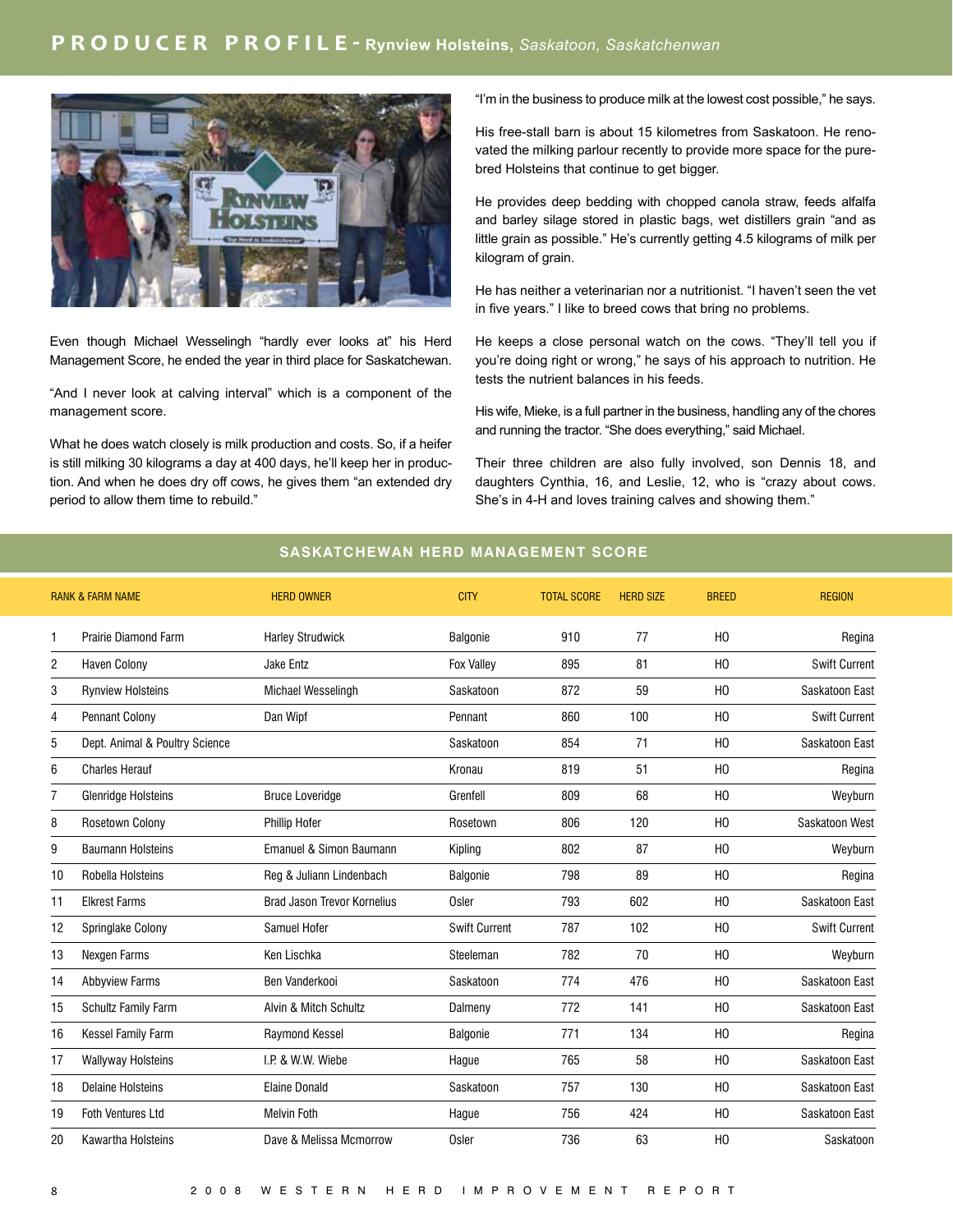

Optimist Holsteins is owned and operated by Hans and Nelleke Gorter, with the help of two full time employees, Marco Den Boer and Harm Van Der Zyl. They milk about 180 cows and their herd ranked second in Manitoba for Herd Management Score.

They have three children "and they all pitch

in whenever there is work to be done," says Nelleke. Ellen, 21, is a sales person with Alta Genetics and helps her boyfriend, Steve Boerchers, on his dairy farm. Wouter, 19, is studying business at the University of Saskatchewan and Albert, 18, is in his final year of high school

The cows are fed one TMR for the whole herd, a blend of homegrown forages and purchased supplements.

"We pay close attention to the close up and fresh cows. We try to make the transition as smooth as possible," says Hans.

"I spend a lot of time in the barn heat checking and doing most of the breedings," says Nelleke. "We breed 90 per cent of the cows at natural heats, so everybody needs to be always watching for cows in heat."

They have a regular schedule for hoof trimming. Last year they bought a Lely robot to constantly clean the slats in their freestall barn. "Lame cows are looked at as soon as possible."

They have been on DHI for 20 years and use the Somatic Cell Count report for management decisions. Hans says "Dairy Comp 305 is used every day and the reports are very useful."

Nelleke adds, "Our DHI tech, Carol Wiebe registers all heifer calves during test day."

Both conclude, "at Optimist Holsteins we are looking forward to the future as the kids like farming as well."

# RANK & FARM NAME THERDOWNER THERDOWNER CITY TOTAL SCORE HERD SIZE **BREED REGION** 1 Columbine Holsteins Jacob & Annita Benthem Elm Creek 898 89 HO Central 2 Optimist Holsteins Hans Gorter & Nelleke Vandervliet Otterburne 852 181 HO Eastern 3 Vandel Holsteins L Vandenbossche Bruxelles 850 53 HO Central 4 Boonstra Farms Ltd Brian & Rob Boonstra Marquette 848 311 HO Interlake 5 Leonard Isaac - Kleefeld 845 48 HO Eastern 6 Sunflo Dairy Morley & Kathleen Sundell Holland 829 38 HO Central 7 Denis Houle Houle Farms Ltd Letellier 812 43 HO Eastern 8 Rocky Ridge Dairy **Hotze & Pietje Woudstra** Grunthal 809 144 HO Bastern 9 Delichte Holsteins Henry & Maurice Delichte St Alphonse 803 51 HO Central 10 C & D Farms Cornie Penner Altona 796 66 HO Central 11 Springmeadow Farm Laurent & Corinne Failletaz Libau 791 62 HO Interlake 12 Readore Farms Rheal Simon Notre Dame 790 117 HO Central 13 Geecee Guy & Claude Forest St Malo 781 48 HO Eastern 14 Jubema Holsteins Beerd Hop & Family Tolstoi 774 106 HO Eastern 15 Friesen Dairy John Friesen Morden 757 45 HO Central 16 Airport Colony Levi Hofer Portage 756 77 HO Central 17 Cottonwood Holsteins Edwood, Gwen & Brent Oswald Steinbach 753 125 HO Eastern 18 Bannister's Dairy John, Andy, & Dave Bannister Lockport 753 118 HO Interlake 19 Hanmar Holsteins **Hans & Mariann Bucheli** Anola **19 Anola** 749 62 HO Eastern 20 Donfield Farms Garry Donohoe Brandon 746 97 HO South West

#### **MANITOBA HERD MANAGEMENT SCORE**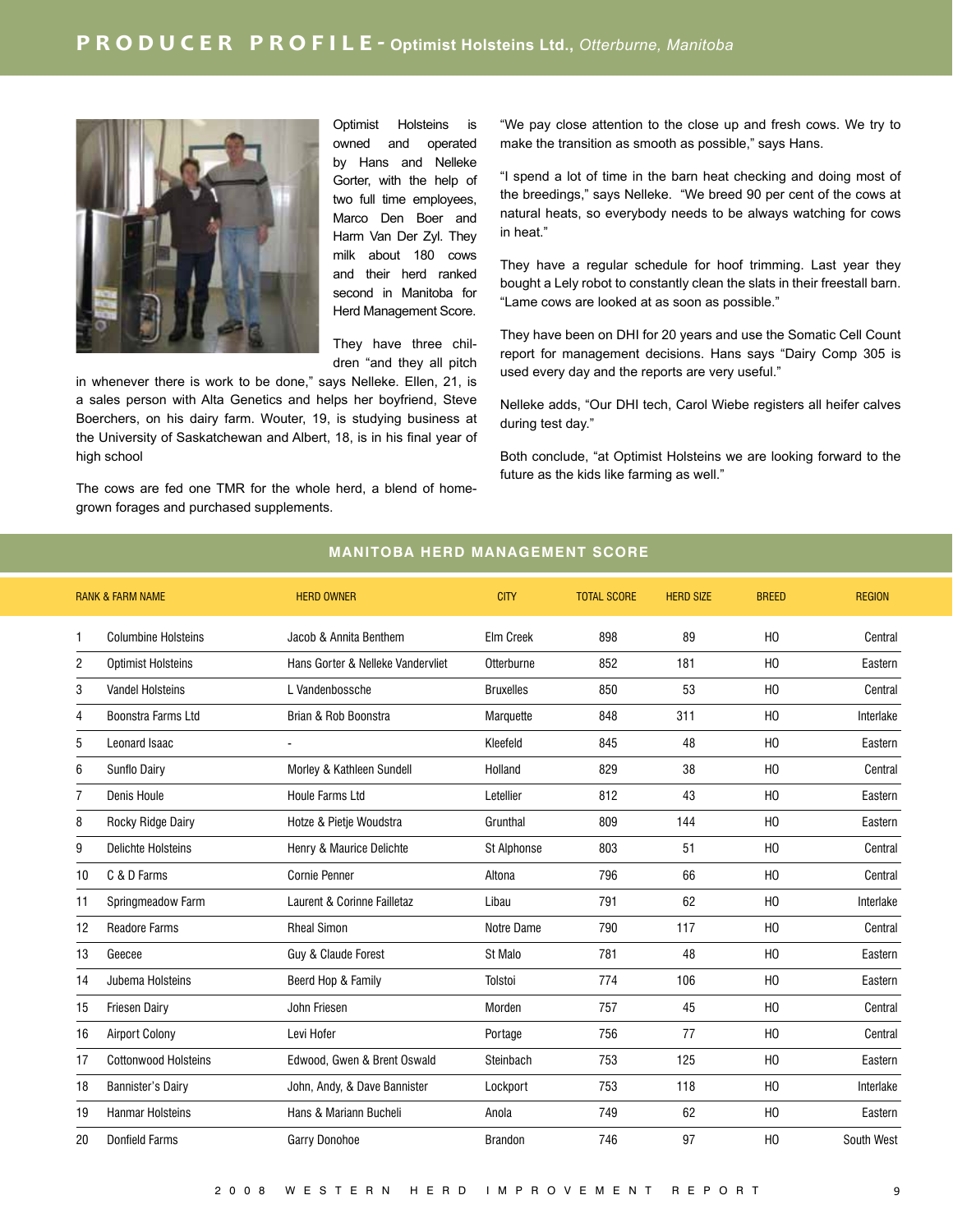## **PUBLISHABLE HERD LISTINGS - BRITISH COLUMBIA**

| <b>FARM</b>                       | <b>HERD OWNER</b>                | <b>CITY</b>       | <b>AVG BCA</b> | <b>BCAM</b> | <b>BCAF</b> | <b>BCAP</b> | <b>RECORDS</b> | <b>MILK KG</b> | <b>FAT KG</b> | <b>PROT KG</b> | <b>BREED</b> |
|-----------------------------------|----------------------------------|-------------------|----------------|-------------|-------------|-------------|----------------|----------------|---------------|----------------|--------------|
| <b>JOHN TAMIS</b>                 |                                  | <b>SURREY</b>     | 284.0          | 298         | 267         | 287         | 52             | 12,921         | 445           | 402            | H,G          |
| <b>TRIWEST FARMS</b>              | VIC & TERRY TRIEMSTRA            | CHILLIWACK        | 276.3          | 289         | 267         | 273         | 94             | 13.084*        | 449           | 393            | H            |
| <b>BARBROS JERSEY FARM</b>        | <b>TOM BARICHELLO</b>            | LANGLEY           | 275.3          | 292         | 248         | 286         | 36             | 8.501          | 392           | 315            | J            |
| <b>MEADOW GOLD FARMS</b>          | <b>ERNEST &amp; SIG BIRKHOLZ</b> | <b>CHILLIWACK</b> | 272.3          | 281         | 260         | 276         | 134            | 12.624*        | 434           | 395            | H            |
| <b>E-P FARMS LTD</b>              | J EDGE-PARTINGTON                | CRESTON           | 269.0          | 271         | 268         | 268         | 67             | 12,138         | 445           | 382            | H            |
| <b>WISSELVIEW FARMS</b>           | WAYNE & JUDY WISSELINK           | PITT MEADOWS      | 267.0          | 273         | 255         | 273         | 45             | 12.588*        | 438           | 400            | H            |
| <b>MARLENA FARMS LTD</b>          | <b>FRED VERMEER</b>              | <b>DEWDNEY</b>    | 266.3          | 273         | 254         | 272         | 143            | $12.243*$      | 424           | 389            | H            |
| <b>HYLJON HOLSTEINS LTD</b>       | <b>JOHN &amp; SUSAN HYLKEMA</b>  | <b>CHILLIWACK</b> | 265.3          | 266         | 265         | 265         | 122            | 12.251         | 455           | 388            | H            |
| <b>LYBA FARMS</b>                 | <b>LYLE MAMMEL</b>               | CHILLIWACK        | 259.3          | 259         | 258         | 261         | 65             | 11.559         | 428           | 373            | H            |
| <b>MALABAR FARM</b>               | NORMAN VANDER WYK                | <b>DEWDNEY</b>    | 258.7          | 267         | 246         | 263         | 116            | 11.991         | 410           | 377            | H            |
| <b>TELFORD FARMS</b>              | <b>JAMES TELFORD</b>             | <b>ABBOTSFORD</b> | 258.0          | 272         | 234         | 268         | 62             | 12.477         | 397           | 390            | H            |
| VAN GARD FARMS ITD                | <b>JIM VAN GARDEREN</b>          | <b>CHILLIWACK</b> | 256.0          | 262         | 244         | 262         | 56             | 11.748         | 407           | 375            | H            |
| <b>BRINKLAND DAIRY LTD</b>        | <b>GARY BRINK</b>                | <b>CHILLIWACK</b> | 254.0          | 252         | 250         | 260         | 111            | 11,384         | 421           | 373            | H            |
| <b>MARTIN &amp; MARY ZWARTBOL</b> |                                  | <b>CHILLIWACK</b> | 253.0          | 267         | 236         | 256         | 56             | 12.149         | 401           | 370            | H            |
| ST CHRISTOPHER                    | A & R DE JONG                    | <b>SURREY</b>     | 252.3          | 268         | 218         | 271         | 142            | $12.239*$      | 369           | 394            | H            |
| <b>UBC DAIRY CTR</b>              | <b>NELSON DINN</b>               | AGASSIZ           | 251.7          | 237         | 280         | 238         | 255            | 10,922         | 480           | 348            | H            |
| <b>HAMMINGVIFW FARMS ITD</b>      | YVONNE MURDOCH                   | PITT MEADOWS      | 251.7          | 255         | 247         | 253         | 70             | 11,498         | 415           | 363            | H            |
| <b>VALTALLINA JERSEYS</b>         | <b>R ANDERLINI DATEMA</b>        | <b>ALDERGROVE</b> | 251.0          | 274         | 219         | 260         | 33             | 8.243          | 353           | 296            | J            |
| <b>FRUEH FARM LTD</b>             | <b>STEVE FRUEH</b>               | <b>DUNCAN</b>     | 250.3          | 245         | 261         | 245         | 72             | 11.275         | 445           | 358            | H            |
| DELMAR DAIRY INC                  | <b>DEAN MARTENS</b>              | <b>SARDIS</b>     | 250.3          | 254         | 245         | 252         | 45             | 11,143         | 400           | 352            | H            |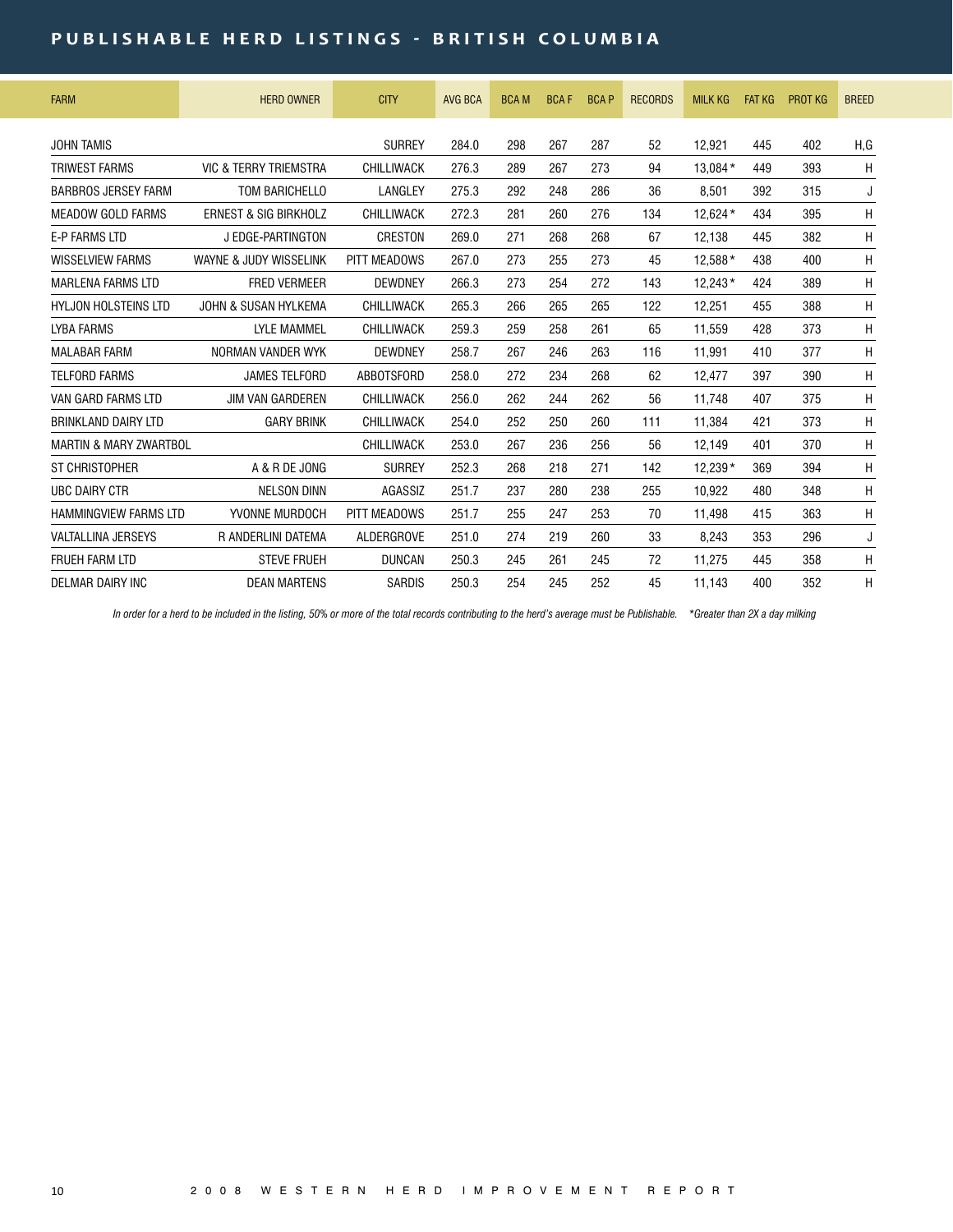# PUBLISHABLE HERD LISTINGS - ALBERTA

| <b>FARM</b>                    | <b>HERD OWNER</b>                  | <b>CITY</b>          | <b>AVG BCA</b> | <b>BCAM</b> | <b>BCAF</b> | <b>BCAP</b> | <b>RECORDS</b> | <b>MILK KG</b> | <b>FAT KG</b> | <b>PROT KG</b> | <b>BREED</b> |
|--------------------------------|------------------------------------|----------------------|----------------|-------------|-------------|-------------|----------------|----------------|---------------|----------------|--------------|
| <b>NORTHEND FARM</b>           | <b>BRODIE &amp; BRENDA CUPPLES</b> | <b>THORSBY</b>       | 285.3          | 299         | 262         | 295         | 14             | 8.385          | 300           | 270            | M,G          |
| RINSMA HOLSTEINS               | <b>GEERT RINSMA</b>                | <b>OLDS</b>          | 284.3          | 299         | 264         | 290         | 55             | 14.083*        | 460           | 433            | H            |
| <b>VANDEN POL DAIRY</b>        | GYS & SILIA VANDEN POL             | COALDALE             | 268.3          | 278         | 257         | 270         | 61             | 12.585         | 430           | 388            | H            |
| EARNEWALD HOLSTEINS            | <b>BRAM &amp; INEKE DE JONG</b>    | LACOMBE              | 266.7          | 268         | 273         | 259         | 127            | 11.955         | 452           | 368            | H            |
| EL-SHADDAI DAIRIES INC         | HARVEY & GEOFF VOLKMAN             | <b>NEW SAREPTA</b>   | 264.3          | 270         | 260         | 263         | 77             | 11.838         | 423           | 367            | H            |
| ROSELANE HOLSTEINS             |                                    | <b>ROLLYVIEW</b>     | 263.3          | 276         | 252         | 262         | 57             | 12.912         | 442           | 394            | H,B          |
| <b>SCOVA FARMS LTD</b>         | <b>SCOTT INGWERSEN</b>             | <b>PONOKA</b>        | 262.3          | 273         | 255         | 259         | 162            | 12.261*        | 427           | 371            | H            |
| <b>H &amp; W ROMMENS FARMS</b> | <b>H &amp; W ROMMENS</b>           | <b>DUCHESS</b>       | 256.0          | 261         | 249         | 258         | 163            | 11.741         | 415           | 368            | H            |
| DEERFIELD COLONY               | ANDY WALDNER                       | <b>MAGRATH</b>       | 255.7          | 254         | 262         | 251         | 93             | 11.402         | 433           | 358            | Η            |
| INNISLAKE DAIRY FARM LTD       | ERIC & JOHN IVERSEN                | <b>OLDS</b>          | 255.7          | 260         | 249         | 258         | 59             | 12,218         | 433           | 384            | H            |
| SYLVANSIDE DAIRY LTD           | S & M DIJKSTRA                     | <b>PONOKA</b>        | 254.3          | 254         | 256         | 253         | 123            | 11.318         | 424           | 360            | H            |
| <b>BUIT DAIRIES LTD</b>        | <b>RUSS &amp; JUDI BUIT</b>        | <b>BENTLEY</b>       | 253.0          | 260         | 250         | 249         | 43             | $11.577*$      | 412           | 353            | H            |
| NEW ELM SPRING COLONY          | <b>JASON ENTZ</b>                  | <b>MAGRATH</b>       | 251.0          | 256         | 240         | 257         | 62             | 11,425         | 398           | 366            | H            |
| <b>MORSAN DAIRY</b>            | <b>MORRIS THALEN</b>               | <b>PONOKA</b>        | 248.3          | 257         | 240         | 248         | 680            | $11.432*$      | 398           | 352            | H, B         |
| LUCKY HILL DAIRY               |                                    | LACOMBE              | 248.3          | 259         | 236         | 250         | 145            | $11.510*$      | 390           | 354            | H            |
| <b>WILL &amp; ROB ROMMENS</b>  |                                    | <b>DUCHESS</b>       | 248.0          | 255         | 237         | 252         | 153            | 11,239         | 388           | 354            | H            |
| POLY-C FARMS                   | <b>COR &amp; CATHY HAAGSMA</b>     | <b>PONOKA</b>        | 247.7          | 242         | 250         | 251         | 138            | 10.769         | 414           | 357            | H            |
| <b>FAVOUR HOLSTEINS</b>        | <b>KLAAS VANDERVEEN</b>            | <b>PICTURE BUTTE</b> | 247.0          | 255         | 241         | 245         | 113            | 11,342         | 396           | 347            | H            |
| <b>WETOKA FARMS LTD</b>        | ART & EILEEN ROTH                  | <b>MILLET</b>        | 246.3          | 262         | 233         | 244         | 62             | 11,955         | 395           | 355            | H            |
| <b>WESTPRIDE FARMS LTD</b>     | DALE & ADAM STANNARD               | <b>RED DEER</b>      | 245.7          | 256         | 231         | 250         | 121            | $11.741*$      | 393           | 364            | Η            |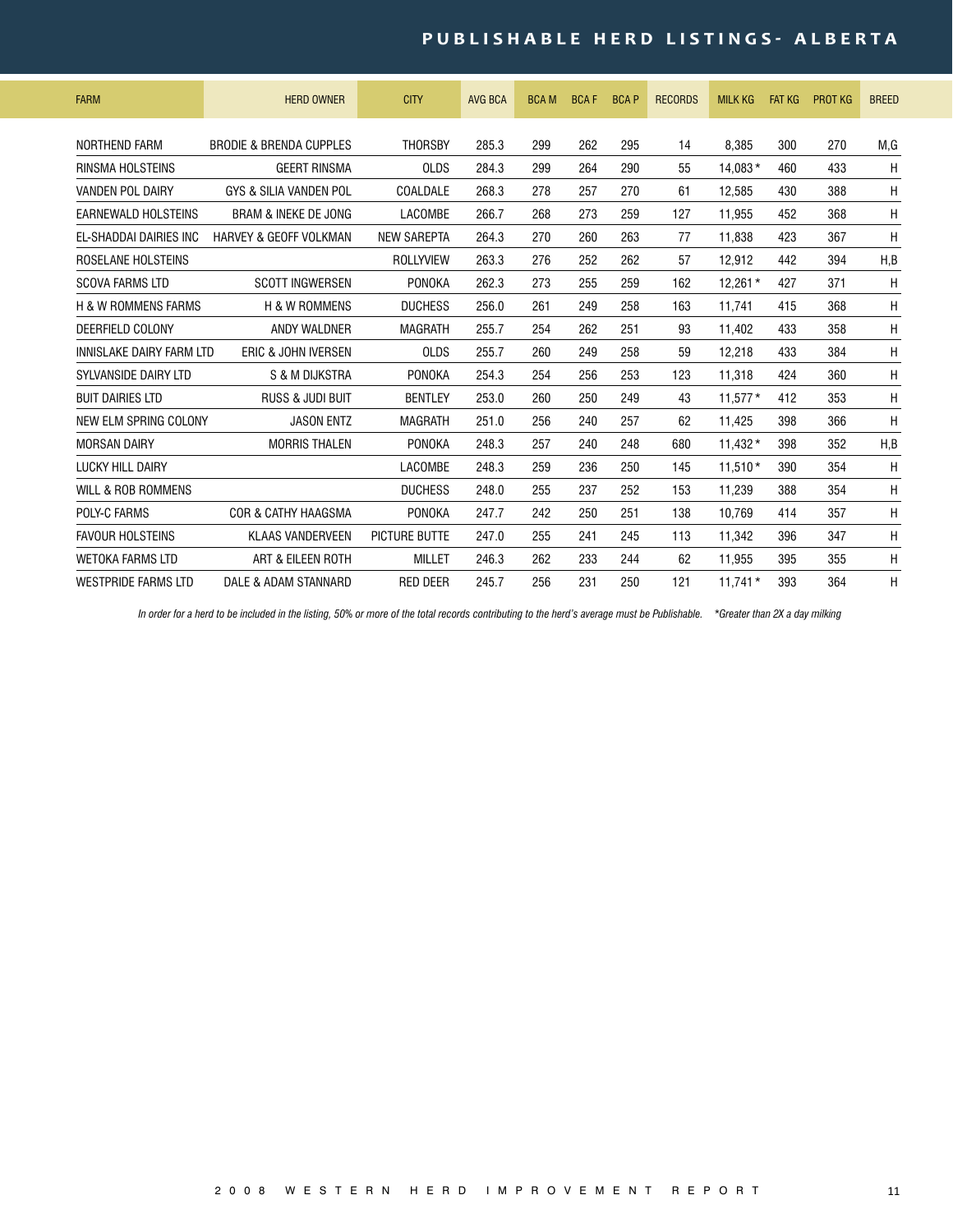## **PUBLISHABLE HERD LISTINGS - SASKATCHEWAN**

| <b>FARM</b>                              | <b>HERD OWNER</b>         | <b>CITY</b>      | <b>AVG BCA</b> | <b>BCAM</b> | <b>BCAF</b> | <b>BCAP</b> | <b>RECORDS</b> | <b>MILK KG</b> | <b>FAT KG</b> | <b>PROT KG</b> | <b>BREED</b> |
|------------------------------------------|---------------------------|------------------|----------------|-------------|-------------|-------------|----------------|----------------|---------------|----------------|--------------|
| RYNVIEW HOLSTEINS                        | MICHAEL WESSELINGH        | <b>SASKATOON</b> | 284.0          | 289         | 275         | 288         | 41             | 13,010         | 458           | 411            | H            |
| PRAIRIE DIAMOND FARM                     | <b>HARLEY STRUDWICK</b>   | <b>BALGONIE</b>  | 273.3          | 273         | 265         | 282         | 60             | 12,859         | 463           | 422            | H            |
| <b>NEXGEN FARMS</b>                      | <b>KEN LISCHKA</b>        | STEELEMAN        | 266.3          | 261         | 270         | 268         | 55             | 12,254         | 472           | 399            | $\sf H$      |
| KAWARTHA HOLSTEINS                       | <b>D &amp; M MCMORROW</b> | <b>OSLER</b>     | 263.7          | 261         | 264         | 266         | 45             | 12,170         | 464           | 396            | H,J          |
| <b>DELAINE HOLSTEINS</b>                 | ELAINE DONALD             | <b>SASKATOON</b> | 252.7          | 252         | 255         | 251         | 92             | 12,024         | 451           | 380            | $\mathsf{H}$ |
| FOTH VENTURES LTD                        | <b>MELVIN FOTH</b>        | <b>HAGUE</b>     | 249.0          | 256         | 239         | 252         | 334            | $11,411*$      | 395           | 358            | Н            |
| PENNANT COLONY                           | DAN WIPF                  | <b>PENNANT</b>   | 246.7          | 251         | 241         | 248         | 79             | 11,392         | 407           | 359            | H            |
| <b>GLENRIDGE HOLSTEINS</b>               | <b>BRUCE LOVERIDGE</b>    | <b>GRENFELL</b>  | 241.0          | 238         | 246         | 239         | 53             | 10,992         | 421           | 350            | Н            |
| <b>BAUMANN HOLSTEINS</b>                 | E & S BAUMANN             | <b>KIPLING</b>   | 240.0          | 242         | 240         | 238         | 69             | 11,231         | 413           | 353            | H            |
| <b>KESSEL FAMILY FARM</b>                | <b>RAYMOND KESSEL</b>     | <b>BALGONIE</b>  | 239.3          | 247         | 225         | 246         | 107            | 11,514         | 387           | 364            | H            |
| R & F LIVESTOCK INC                      | <b>BRYCE FISHER</b>       | <b>WARMAN</b>    | 239.0          | 239         | 238         | 240         | 16             | 11,305         | 420           | 361            | H            |
| ROBELLA HOLSTEINS                        | R & J LINDENBACH          | <b>BALGONIE</b>  | 238.3          | 248         | 223         | 244         | 66             | 11,717         | 390           | 367            | H            |
| <b>ELKREST FARMS</b>                     | B, J, & T KORNELIUS       | <b>OSLER</b>     | 235.7          | 245         | 226         | 236         | 429            | $11.151*$      | 382           | 342            | H,A          |
| FORNWALD & SONS FARMS LTD T & C FORNWALD |                           | <b>LAMPMAN</b>   | 235.0          | 237         | 228         | 240         | 102            | 11,024         | 400           | 356            | H,J          |
| DEPT ANIMAL & POULTRY SCIENCE            |                           | <b>SASKATOON</b> | 234.0          | 231         | 234         | 237         | 59             | $10.187*$      | 384           | 333            | H            |
| <b>COSSETTE FARMS LTD</b>                | RANDY COSSETTE            | <b>ESTEVAN</b>   | 232.7          | 234         | 225         | 239         | 68             | 10,991         | 390           | 355            | $\sf H$      |
| ARTOMDA FARMS                            | <b>RANDY STOKER</b>       | <b>HAGUE</b>     | 231.0          | 231         | 234         | 228         | 71             | 10,786         | 405           | 340            | Н            |
| ROBERTSON DAIRY LTD                      | <b>CLAYTON ROBERTSON</b>  | <b>BULYEA</b>    | 229.0          | 228         | 224         | 235         | 107            | 10,362         | 378           | 340            | $\sf H$      |
| DINSMORE COLONY                          | DAVID WALDNER             | DINSMORE         | 228.7          | 232         | 223         | 231         | 80             | 10.493         | 372           | 332            | H            |
| EAGLEWOOD HOLDINGS LTD                   | E & S WOODSIDE            | <b>ASQUITH</b>   | 226.7          | 227         | 224         | 229         | 68             | 10.187         | 372           | 326            | Н            |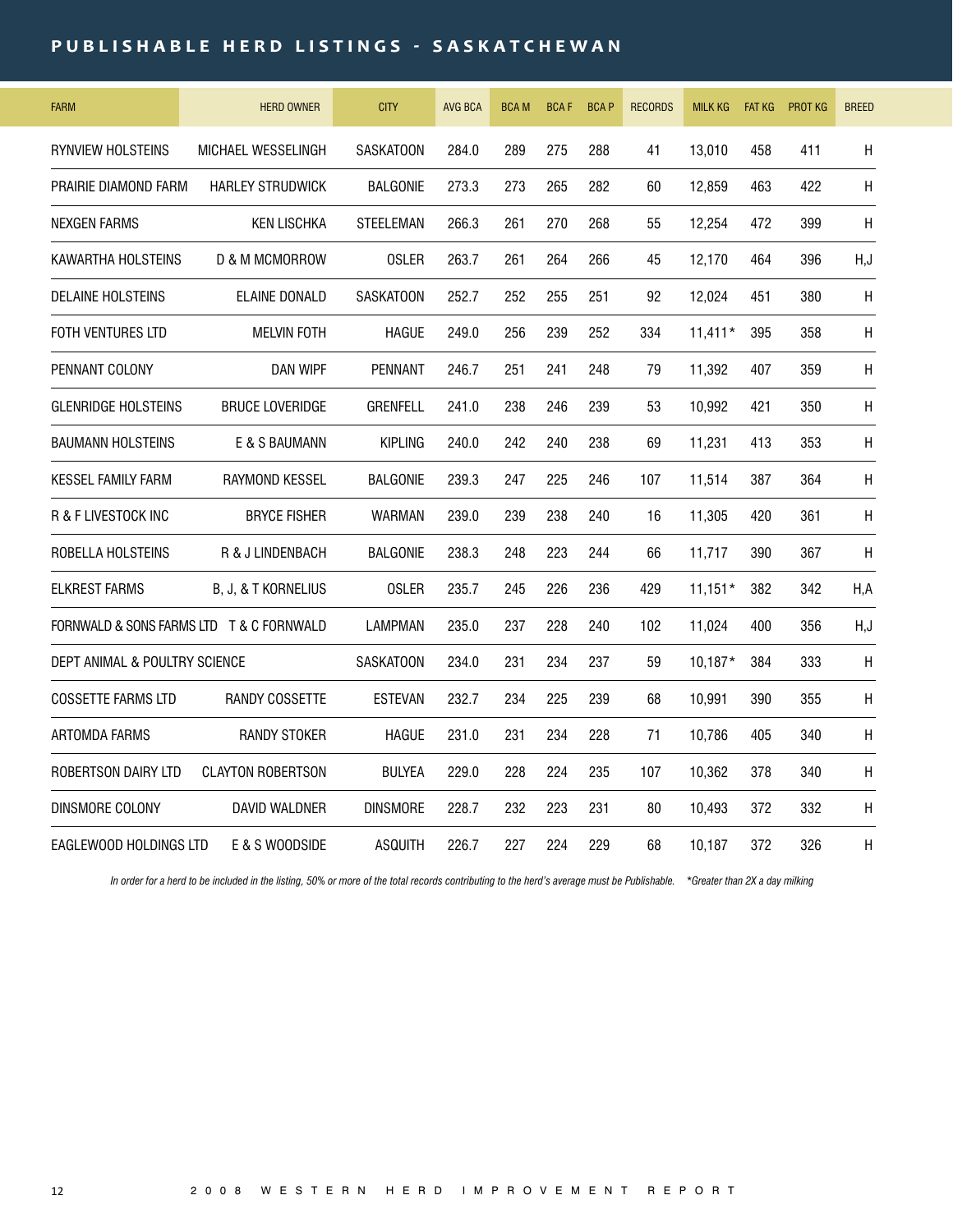## **PUBLISHABLE HERD LISTINGS - MANITOBA**

| <b>FARM</b>                | <b>HERD OWNER</b>                    | <b>CITY</b>        | <b>AVG BCA</b> | <b>BCAM</b> | <b>BCAF</b> | <b>BCAP</b> | <b>RECORDS</b> | <b>MILK KG</b> | <b>FAT KG</b> | <b>PROT KG</b> | <b>BREED</b> |
|----------------------------|--------------------------------------|--------------------|----------------|-------------|-------------|-------------|----------------|----------------|---------------|----------------|--------------|
| AGGIES HOLSTEINS           | <b>HERMANN &amp; AUDREY HUEGING</b>  | <b>WOODLANDS</b>   | 297.7          | 302         | 291         | 300         | 92             | 14.081         | 502           | 443            | H            |
| <b>CURRENT HOLSTEINS</b>   | <b>CURTIS &amp; DARREN HUEGING</b>   | <b>WOODLANDS</b>   | 289.3          | 291         | 285         | 292         | 43             | 13.949         | 506           | 443            | Η            |
| <b>VANDEL HOLSTEINS</b>    | L VANDENBOSSCHE                      | <b>BRUXELLES</b>   | 273.3          | 272         | 268         | 280         | 40             | 12.923         | 472           | 421            | H            |
| JUBEMA HOLSTEINS           | <b>BEERD HOP &amp; FAMILY</b>        | <b>TOLSTOI</b>     | 263.0          | 266         | 255         | 268         | 82             | 11,223         | 402           | 361            | Η            |
| JAMES VALLEY COLONY        | <b>TIM WURTZ</b>                     | ELIE               | 255.7          | 261         | 258         | 248         | 55             | $12.355*$      | 453           | 372            | Η            |
| AIRPORT COLONY             | <b>LEVI HOFER</b>                    | PORTAGE            | 254.0          | 262         | 246         | 254         | 55             | 11.707         | 407           | 360            | H            |
| COTTONWOOD HOLSTEINS       | E, G, & B OSWALD                     | <b>STEINBACH</b>   | 253.0          | 242         | 280         | 237         | 90             | 11,321         | 484           | 351            | Η            |
| SPRINGMEADOW FARM          | L & C FAILLETAZ                      | <b>LIBAU</b>       | 252.7          | 255         | 248         | 255         | 53             | 11,874         | 431           | 378            | H,J          |
| LIFEWIND HOLSTEINS         | <b>CHRISTOPHE ROULIN</b>             | <b>STONEWALL</b>   | 251.3          | 257         | 245         | 252         | 63             | 12.159         | 430           | 378            | H            |
| PENNVIEW HOLSTEINS         | <b>LARRY PENNER</b>                  | <b>BLUMENORT</b>   | 248.3          | 248         | 252         | 245         | 47             | 11,493         | 433           | 362            | Η            |
| <b>FRIECREST HOLSTEINS</b> | ED & KATHY FRIESEN                   | <b>KLEEFELD</b>    | 244.3          | 242         | 253         | 238         | 78             | 10.981         | 424           | 343            | Η            |
| PLEMARK HOLSTEINS          | <b>MATT &amp; TANYA PLETT</b>        | LANDMARK           | 244.0          | 245         | 243         | 244         | 47             | 11.345         | 417           | 359            | Η            |
| <b>CLANMAN JERSEYS</b>     | <b>STEVEN &amp; MARIE SMITH</b>      | CLANWILLIAM        | 242.3          | 251         | 225         | 251         | 36             | 7,794          | 377           | 296            | J            |
| <b>DENIS HOULE</b>         | <b>HOULE FARMS LTD</b>               | LETELLIER          | 241.7          | 235         | 263         | 227         | 36             | 10.880         | 454           | 335            | Η            |
| DONFIELD FARMS             | <b>GARRY DONOHOE</b>                 | <b>BRANDON</b>     | 240.0          | 233         | 245         | 242         | 82             | 10.826         | 422           | 357            | H            |
| VAN DORP DAIRY             | BILL & TANJA VAN DORP                | PETERSFIELD        | 238.7          | 242         | 233         | 241         | 72             | 10.277         | 391           | 333            | H,J          |
| PHILIPPOT DAIRY FARMS      | <b>ALAIN PHILIPPOT</b>               | <b>ST CLAUDE</b>   | 238.3          | 237         | 230         | 248         | 70             | 10.483         | 380           | 350            | Η            |
| <b>COLUMBINE HOLSTEINS</b> | <b>JACOB &amp; ANNITA BENTHEM</b>    | <b>ELM CREEK</b>   | 237.7          | 239         | 235         | 239         | 77             | 10.844         | 396           | 345            | Η            |
| <b>SUNFLO DAIRY</b>        | <b>MORLEY &amp; KATHLEEN SUNDELL</b> | HOLLAND            | 237.3          | 244         | 228         | 240         | 27             | 11,105         | 386           | 350            | Η            |
| <b>DELICHTE HOLSTEINS</b>  | <b>HENRY &amp; MAURICE DELICHTE</b>  | <b>ST ALPHONSE</b> | 237.0          | 240         | 227         | 244         | 43             | 10.044         | 371           | 332            | H,J          |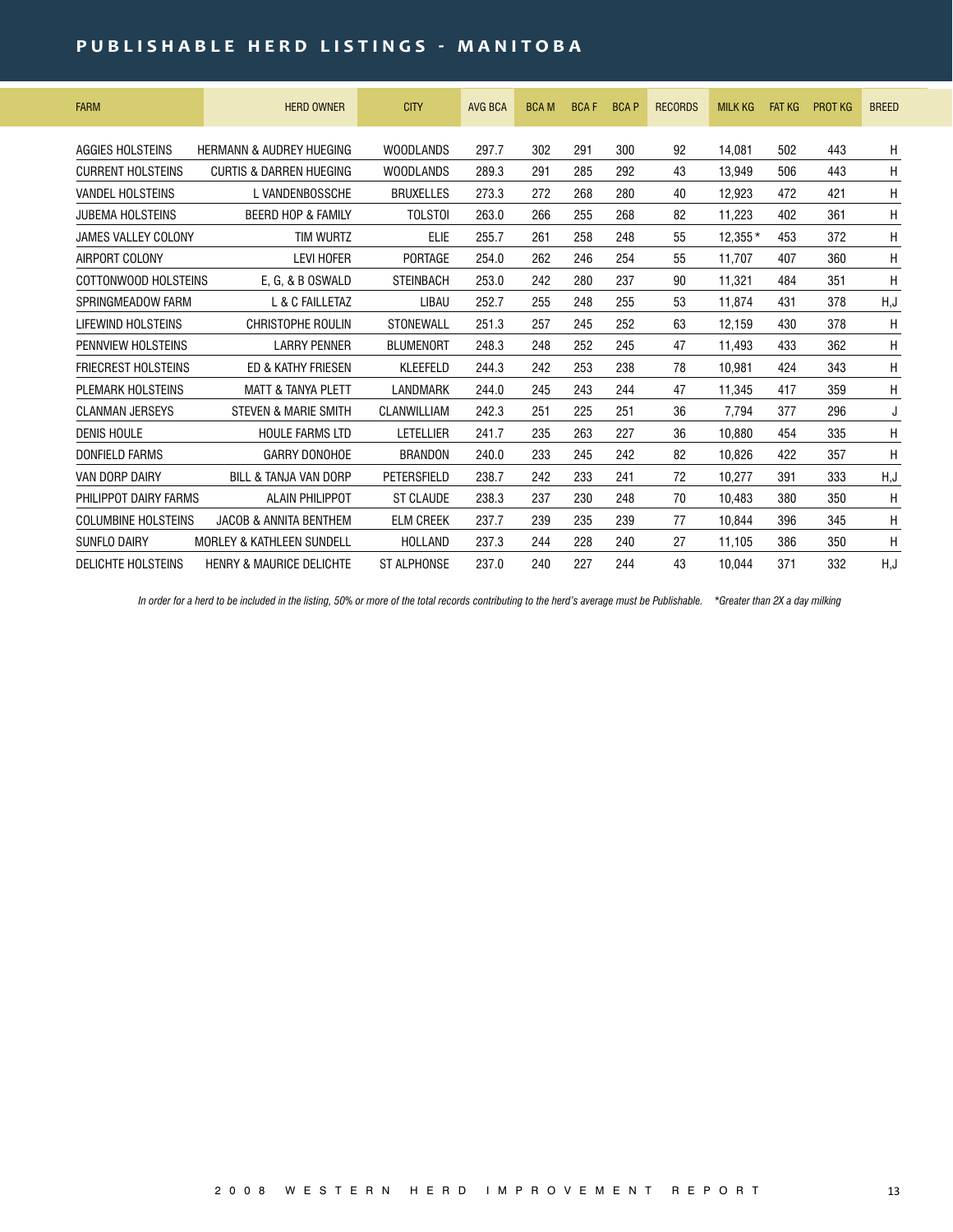## **h e r d d e m o g r a p h i c s**

|                            | <b>HERD SIZE</b> |       |         | <b>HOUSING</b> | <b>FREQUENCY</b> |                   |       |        |
|----------------------------|------------------|-------|---------|----------------|------------------|-------------------|-------|--------|
|                            | $0 - 49$         | 50-99 | 100-199 | $200 +$        | <b>TIE-STALL</b> | <b>FREE STALL</b> | 2X    | 3X     |
|                            |                  |       |         |                |                  |                   |       |        |
| <b>British Columbia</b>    |                  |       |         |                |                  |                   |       |        |
| % of Herds                 | 12.7             | 36.3  | 35.7    | 15.3           | 5.9              | 93.5              | 92.9  | 7.1    |
| % of Cows                  | 3.9              | 21.6  | 37.4    | 37.1           | 2.4              | 97.4              | 88.9  | 11.1   |
| Average Herd Size          | 39.6             | 77.8  | 136.4   | 315.6          | 53.1             | 135.8             | 124.6 | 205.1  |
| Average Milk Production    | 9,221            | 9,797 | 10,148  | 10,057         | 9,307            | 9,934             | 9,816 | 10,844 |
| Average Fat Production     | 351              | 364   | 375     | 369            | 345              | 369               | 367   | 373    |
| Average Protein Production | 297              | 313   | 325     | 320            | 300              | 318               | 315   | 338    |
| <b>BCA Milk</b>            | 210              | 218   | 226     | 224            | 214              | 222               | 219   | 241    |
| <b>BCA Fat</b>             | 207              | 214   | 223     | 221            | 202              | 219               | 217   | 222    |
| <b>BCA Protein</b>         | 209              | 218   | 226     | 224            | 212              | 222               | 220   | 235    |
| Alberta                    |                  |       |         |                |                  |                   |       |        |
| % of Herds                 | 7.8              | 37.2  | 43.6    | 11.5           | 13.7             | 84.9              | 94.1  | 5.9    |
| % of Cows                  | 2.5              | 23.3  | 47.4    | 26.9           | 8.2              | 90.7              | 89.0  | 11.0   |
| Average Herd Size          | 39.4             | 77.5  | 134.9   | 290.6          | 73.9             | 132.5             | 117.2 | 230.3  |
| Average Milk Production    | 8,603            | 9,573 | 9,686   | 9,799          | 9,515            | 9,598             | 9,512 | 10,534 |
| Average Fat Production     | 312              | 343   | 351     | 356            | 340              | 347               | 344   | 369    |
| Average Protein Production | 276              | 304   | 307     | 311            | 303              | 304               | 302   | 328    |
| <b>BCA Milk</b>            | 197              | 209   | 214     | 219            | 206              | 213               | 210   | 234    |
| <b>BCA Fat</b>             | 186              | 202   | 209     | 212            | 197              | 206               | 204   | 221    |
| <b>BCA Protein</b>         | 196              | 208   | 213     | 217            | 206              | 212               | 209   | 229    |
| Saskatchewan               |                  |       |         |                |                  |                   |       |        |
| % of Herds                 | 7.6              | 36.6  | 37.2    | 18.6           | 23.4             | 73.8              | 91.7  | 8.3    |
| % of Cows                  | 2.1              | 20.5  | 38.0    | 39.5           | 12.4             | 86.1              | 83.3  | 16.7   |
| Average Herd Size          | 37.0             | 74.8  | 136.2   | 283.1          | 70.9             | 156.0             | 121.3 | 270.3  |
| Average Milk Production    | 7,972            | 9,687 | 9,440   | 9,765          | 9,464            | 9,504             | 9,418 | 10,161 |
| Average Fat Production     | 293              | 344   | 346     | 347            | 339              | 343               | 340   | 352    |
| Average Protein Production | 261              | 312   | 302     | 310            | 305              | 304               | 303   | 316    |
| <b>BCA Milk</b>            | 178              | 211   | 206     | 216            | 205              | 209               | 206   | 223    |
| <b>BCA Fat</b>             | 171              | 200   | 203     | 206            | 196              | 202               | 200   | 207    |
| <b>BCA Protein</b>         | 181              | 213   | 207     | 216            | 207              | 210               | 208   | 218    |
| <b>Manitoba</b>            |                  |       |         |                |                  |                   |       |        |
| % of Herds                 | 17.1             | 46.2  | 25.6    | 11.1           | 50.0             | 49.6              | 94.9  | 5.1    |
| % of Cows                  | 5.7              | 28.6  | 29.5    | 36.2           | 31.4             | 68.3              | 86.2  | 13.8   |
| Average Herd Size          | 38.9             | 72.7  | 134.8   | 381.6          | 73.6             | 161.4             | 106.4 | 315.7  |
| Average Milk Production    | 8,751            | 9,152 | 9,286   | 8,944          | 9,175            | 9,003             | 9,055 | 9,829  |
| Average Fat Production     | 324              | 335   | 348     | 332            | 338              | 333               | 335   | 349    |
| Average Protein Production | 280              | 294   | 298     | 287            | 295              | 289               | 291   | 308    |
| <b>BCA Milk</b>            | 194              | 202   | 202     | 196            | 203              | 197               | 199   | 214    |
| <b>BCA Fat</b>             | 191              | 195   | 202     | 195            | 198              | 194               | 196   | 204    |
| <b>BCA Protein</b>         | 195              | 202   | 203     | 198            | 204              | 198               | 200   | 211    |
|                            |                  |       |         |                |                  |                   |       |        |